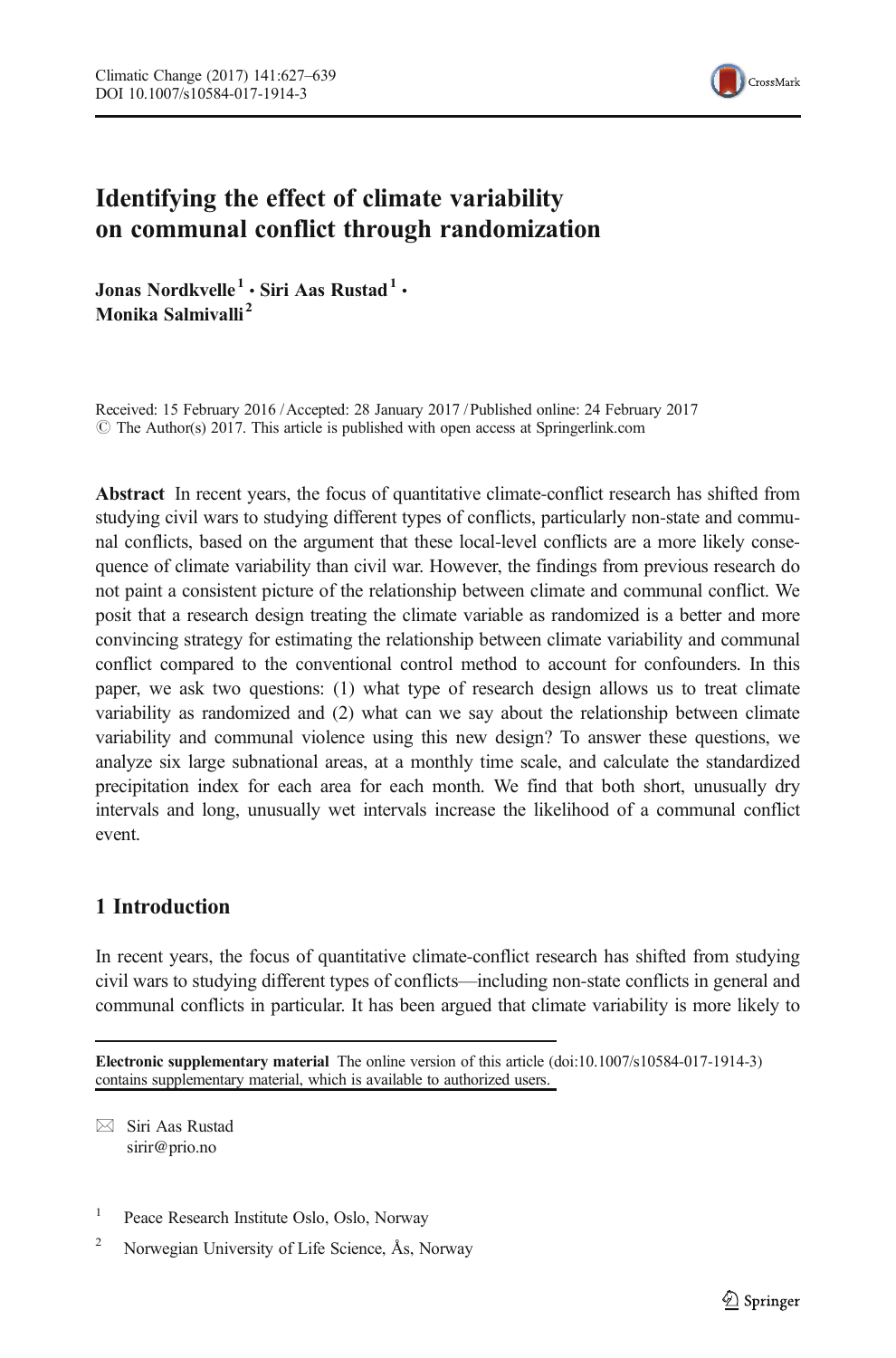lead to communal conflicts than civil war because threshold to engage in a conflict with another group is lower than the threshold for challenging the state (Fjelde and von Uexkull [2012](#page-12-0); Theisen [2012](#page-12-0)). Further, it is clearly very costly for any group to engage in a civil war because the government is likely to have a relatively strong military force (Hendrix and Salehyan [2012](#page-12-0)). Thus, weak groups, which are most likely to suffer from resource scarcity induced from unfavorable climate, should not be expected to start civil wars (Raleigh [2010](#page-12-0)). Rather, we should expect—if anything—that such groups fight other weak groups over scarce resources. However, based on the current status of the literature on climate variability and nonstate/communal conflict, it is difficult to draw any conclusion about the relationship (Fjelde and von Uexkull [2012](#page-12-0); Hendrix and Salehyan [2012;](#page-12-0) O'Loughlin et al. [2012](#page-12-0); Landis [2014](#page-12-0) and Raleigh and Kniveton [2012\)](#page-12-0).

The lack of consistency in findings could be attributed to the large variety of research designs, using different units of analysis, study sites, measures of climate, and definitions of conflict. However, they all share the feature that they do not treat the climate variable as a randomized treatment variable, even though climate variables have been argued to have properties conducive to such treatment (Miguel et al. [2004\)](#page-12-0). Instead, they use control variables to account for confounders to establish a causal relationship.

The innovation in this paper is that we explore how climate variability can be used as a randomized variable, and let this guide our design choices. We think this leads us to better and more principled design solutions, compared to a strategy of controlling for omitted variable, although these strategies try to solve the same problem (Angrist and Pischke [2008:](#page-12-0) 60ff, 80ff). In this paper, we ask two questions: (1) what type of research design allows us to treat climate variability as randomized and (2) what can we say about the relationship between climate variability and communal violence using this new design?

To address the first question, we create a research design were we arguably treat our climate variability variable as randomized, through analyzing six large sub-national areas, at a monthly time scale, calculating a standardized precipitation index for each area-month based on monthly average precipitation in those areas, and adding 12 fixed effects for each area (one for each month). Using such a research design answering the second question, we find that unusually dry short intervals increase the likelihood of a communal conflict event within an area, while short unusually wet intervals do not have the same effect for our sample. On the other hand, long unusually wet intervals increase the likelihood of a communal conflict event. While our research design is particularly suited for studying communal conflict, we argue that our substantial conclusion could have broader implications and be relevant for other types of violence such as civil wars.

In the following, we first we review the literature on communal conflict and climate variability; second, we discuss how climate variability can be treated as a randomized variable and present our research design and data. Finally, we discuss our findings.

## 2 Communal conflict and climate variability

The literature argues that climate change will to lead to conflict through scarcity of resources in interaction with social, political, and economic factors (e.g., Homer-Dixon [1994](#page-12-0)). Supplyinduced scarcity may worsen people's livelihoods by affecting their access to food and water. Thus, in countries where people are dependent on income from agriculture or herding, the potential for climate-induced conflict, such as conflict over grazing land and water sources is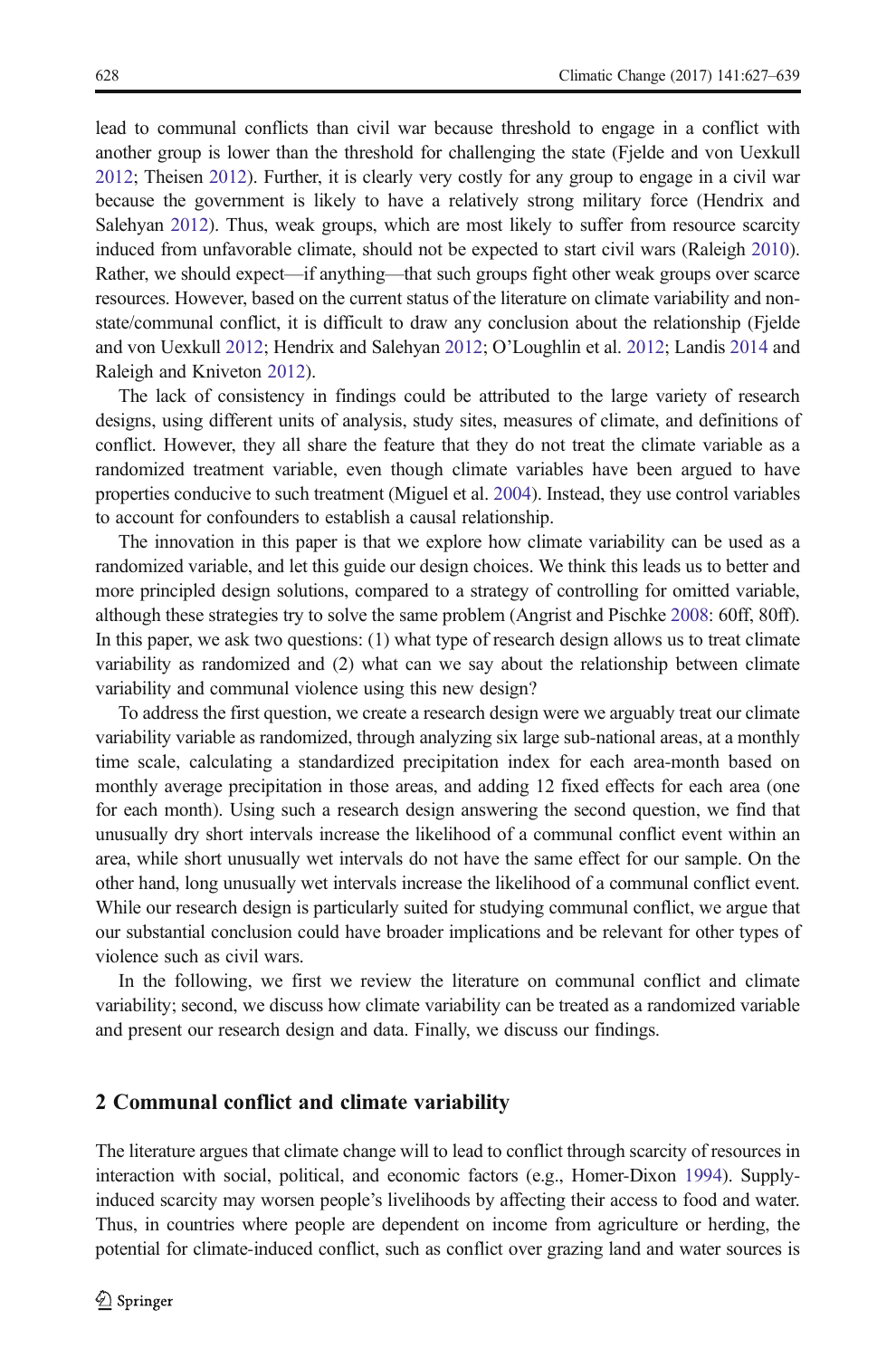considered high. While the bulk of the climate and conflict literature focuses on civil war, some studies argue that climate-induced conflicts are more likely to be in the form of local communal conflict.

First, communal conflicts and non-state conflicts are more frequent than civil wars and the threshold to engage in a conflict with another group is lower than the threshold for challenging the state, due to costs, the relative strength toward the government, and the relative distance to other communal groups (Fjelde and von Uexkull [2012](#page-12-0); Theisen [2012;](#page-12-0) Hendrix and Salehyan [2012;](#page-12-0) Raleigh [2010](#page-12-0)). Further, communal conflicts are arguably also more likely to be motivated by climate variability than other types of non-state conflicts, such as conflicts between highly organized rebel groups. Having a highly organized rebel organization requires extensive resources. Poor and marginalized groups, which are more likely to suffer from the consequences of climate variability, often do not have such resources. Hence, they are unlikely to engage in fighting with highly organized rebel groups in order to ease their resource scarcity, but rather less organized communal groups. Several studies have tested this relationship, but currently there is not enough evidence to make any claims about the relationship.

Witsenburg and Adano [\(2009\)](#page-12-0) found there to be more violent incidents related to cattle raiding in Northern Kenya during times of abundant rainfall. They noted that the environment in years with abundant rainfall makes raiding easier; for instance, there is better access to water during raiding trips. In contrast, in times of scarce rainfall and consequently scarce resources, the pastoralists do not have the resources to spend on raiding.

Studying sub-Saharan Africa, Fjelde and von Uexkull [\(2012\)](#page-12-0) found, using communal conflict from the UCDP non-state conflict dataset, that exceptionally dry years are positively correlated with communal conflicts, thereby supporting the environmental scarcity thesis, which predicts that droughts may lead to resource scarcity, which in turn may lead to conflict. Fjelde and von Uexkull [\(2012\)](#page-12-0) also found some evidence to support their hypothesis that areas characterized by political and economic marginalization see a higher risk for communal violence than other areas in exceptionally dry years.

Using a different conflict dataset (Social Conflict in Africa Database), Hendrix and Salehyan ([2012\)](#page-12-0) found that all types of social conflict are more likely to occur both in abnormally dry and wet years, thus partly supporting the findings by Fjelde and von Uexkull ([2012](#page-12-0)). In a global sample study, Salehyan and Hendrix [\(2014](#page-12-0)) found that political violence, including non-state conflicts when measured separately, was more frequent at times when resources were abundant.

Studying East Africa, O'Loughlin et al. ([2012](#page-12-0)) found that abnormally wet years are more peaceful than years with average rainfall, whereas abnormally dry years are not related to conflict. These results contrast withthe continent-wide studies by Hendrix and Salehyan [\(2012\)](#page-12-0) and Fjelde and von Uexkull [\(2012](#page-12-0)). Moreover, O'Loughlin et al. ([2012](#page-12-0)) also used temperature as a climate variable and found that violence occurs more in warm years than in years with average temperature. The study by O'Loughlin et al. [\(2014\)](#page-12-0) confirms these results for temperature, finding that high temperature extremes increased the risk of conflict in sub-Saharan Africa in 1980–2009. When studying seasonal changes in weather, Landis ([2014](#page-12-0)) found that prolonged periods of warm weather are positively associated with both civil war and non-state conflicts.

Contrary to O'Loughlin et al. ([2012](#page-12-0)), Raleigh and Kniveton [\(2012](#page-12-0)) found that violent events connected to civil wars and communal conflict in East Africa are more frequent both in times of drought and in times of excessive rain. Nevertheless, civil war events are most likely during droughts, whereas communal conflict events are most likely in times of abundant rainfall.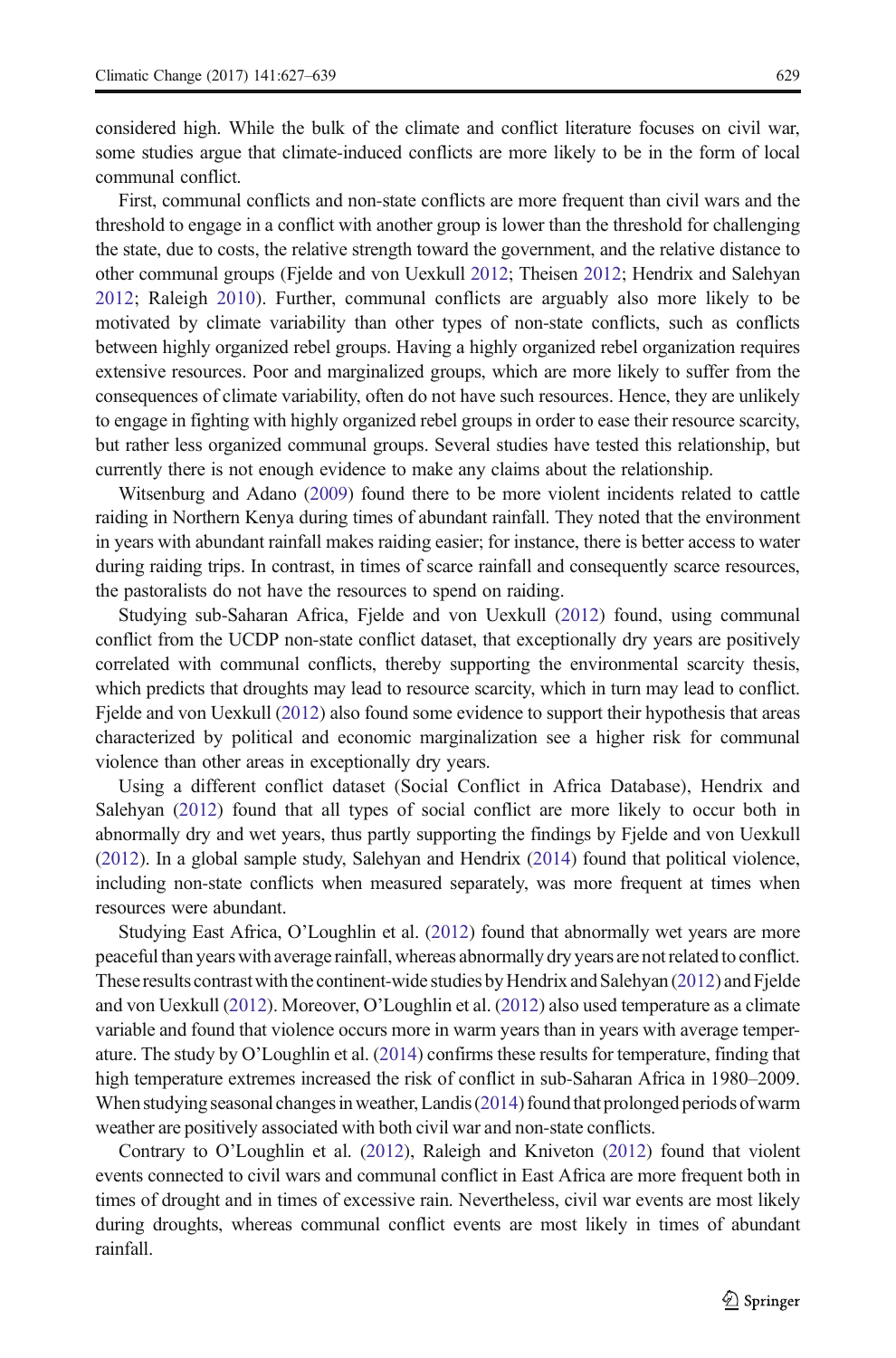The current literature is characterized by inconsistent results, which may be related to a wide variety of research designs. In particular, we think that trying to solve the causal inference problem by controlling for confounders to ensure conditional independence is problematic in these studies and likely a source of the varying results. We suggest an alternative causal inference strategy, where our research design arguably can treat climate variability as a randomized variable.

## 3 Causal identification strategy

The potential outcomes definition of causality says that a causal effect is the difference between an actual outcome, and how it would have been if and only if the causal agent had been different in some specific way (Gerber and Green [2012](#page-12-0)). While this effect is fundamentally unobservable, it can be shown that the *average* causal effect between larger groups can be estimated. One identification strategy with a proven track record is randomized experiments. The randomization process ensures that the expected average outcomes between groups decided by the randomized variable are equal. Any differences in outcomes must be attributed to the difference in treatment in these groups.

Experiments are commonly designed by the researcher. However, it is also possible to find naturally occurring experiments or naturally occurring processes that can arguably be treated as experiments (see Gerber and Green [2012:](#page-12-0)15ff). Nonetheless, regardless of what kind of experiment you have, the same criteria must be fulfilled. Most important of these is a randomized treatment assignment: Assignment must be *stochastic* and with *known probabil*ities. While you generally would know these two criteria to be correct when designing your own experiment, in any natural experiment, we must somehow discover these properties.

Previous literature has tried to identify a causal effect of climate variability of conflict through controlling for (un)observables through a panel structure. However, we believe that a more promising identification strategy is the randomized experiment, as it is based on a much simpler statistical procedure (in principle no need for controls), and relies more on a sound research design. Our central argument is that precipitation, treated in a particular way, can be seen as a randomized treatment. Further, we describe how we get to the naturally occurring randomization process and discuss the two additional core assumptions in experiments: noninterference and excludability.

## 3.1 Randomization of treatment

The definition of a randomized treatment is that treatment is assigned with a known probability. The problem with experiments where nature randomizes and assigns treatment is that we do not know the probability of treatment assignment. Thus, we need to approach natural experiments through finding processes where the treatment can be argued to be assigned with equal probabilities. With the case of precipitation, it is clear that the probability distribution of precipitation varies across space and over different times of the year. It rains more some months of the year than others and more in some areas than in others. It is only for specific area-month sets (e.g., Darfur, in January between 1948 and 2013) that it is convincing to assume equal probability of precipitation.

Following this assumption, we could do an experiment, using monthly average precipitation within one area as our causal variable. However, a problem arises when we try to combine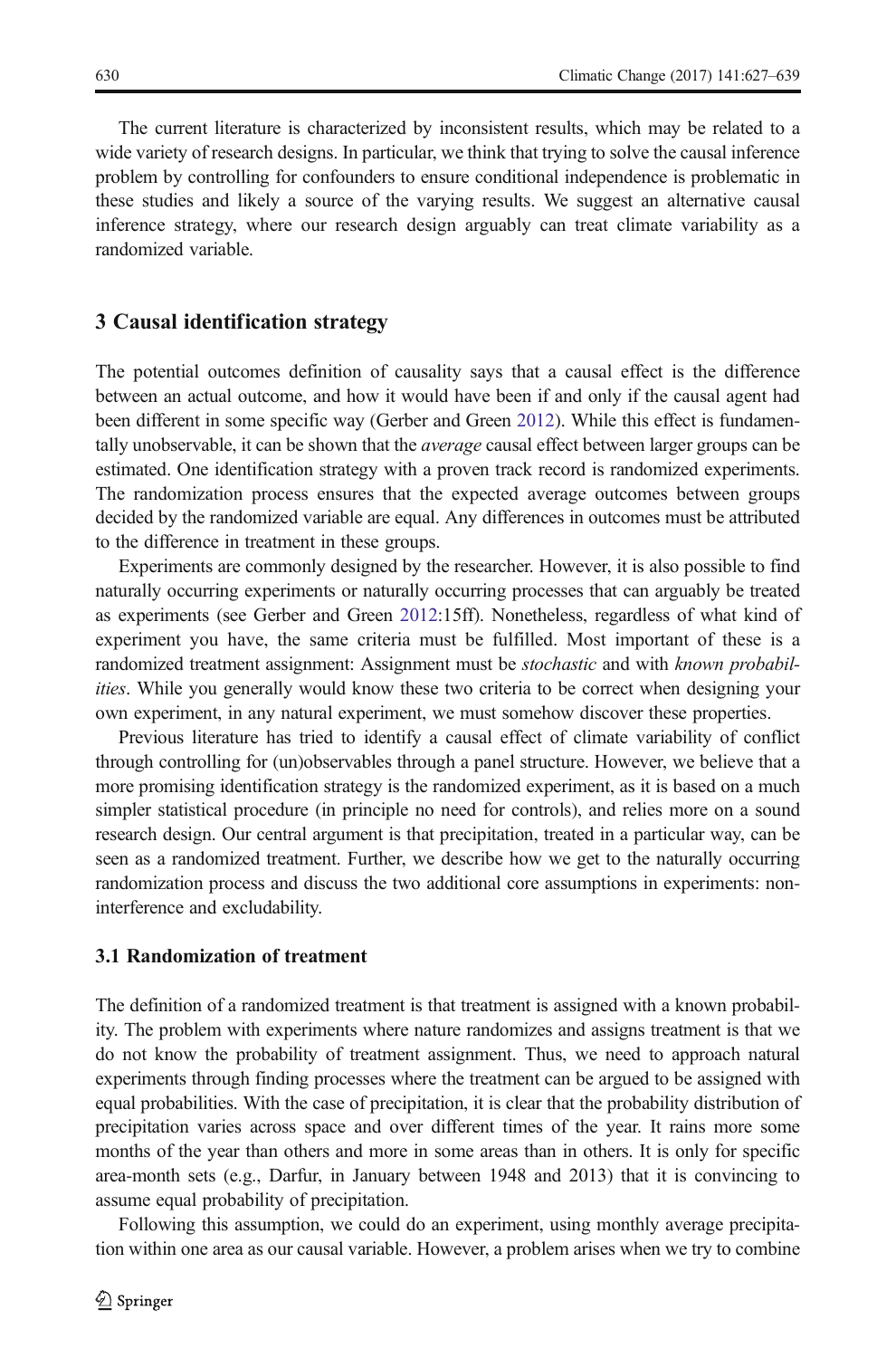that experiment with experiments from other area-months. To find an unbiased causal estimate in such an analysis, we have to know the probability distribution from which precipitation was assigned for each area-month and incorporate each such distribution into our analysis.

The Standardized Precipitation Index (SPI) tries to fix this exact problem (McKee et al. [1993](#page-12-0); Guttman [1999\)](#page-12-0). SPI is estimated through fitting the probability distribution of precipitation for a given area-month and then standardizes that fit (with expected mean 0 and a standard deviation of 1). The SPI should be interpreted as the normality of observing the given precipitation in that area for that month. Large negative numbers mean it was abnormally dry, and vice versa for large positive numbers.

In principle, if we select −1.5 SPI or lower to be our treatment assignment variable, then the probability of treatment should be expected to be equal for all area-months, meaning that we could treat all area-months as a large pooled experiment. However, SPI normalization is not perfect; some area-months are vastly more likely to have an SPI of −1.5 than others. For instance, in a very dry area such as Darfur, where the normal outcome during the driest months of the year is near zero precipitation, large negative SPI values for those months are not observed at all because they are not possible. Therefore, even after standardization, we need to take the blocked randomization into account when doing our analysis. We do it through adding area-month fixed effects.

Fjelde and von Uexkull ([2012](#page-12-0)) also use SPI and employ an administrative unit-year design. However, rather than estimating SPI for each unit-year, they apply the annualized discrete coding used in PRIO-GRID (Tollefsen et al. [2012](#page-12-0)). This means that they have no means to correctly control for different treatment probabilities, which should be expected to lead to biased results.

Our research design needs 12 fixed effects for each areal unit; hence, we need to ensure that the probability of observing a conflict event within each unit is fairly large. Therefore, rather than using administrative units, or grid-cells, we identified six spatially segregated areas.

The areas we selected are by no means a random sample, rather we have selected areas were we believe we might observe the hypothesized effect. All the areas had a large number of communal conflict events between 1989 and 2013, and the livelihoods in these areas are likely to be affected by climate variability. Since we did not select randomly, we must be cautious about generalizing. Our areas are the Nigeria highland plateau, Rift Valley in Kenya including neighboring areas in Uganda, Darfur in Sudan, and three areas in India (Telangana, Bihar, and Manipur/Nagaland) (Map [1](#page-5-0)).

#### 3.2 Non-interference

Non-interference is the assumption that the treatment or outcome of another unit is independent of the treatment of any other unit (Gerber and Green [2012](#page-12-0): 43f).

A popular approachinthe climate-conflictliterature has beento use grid-cells oradministrative units and add lags to control for spatial dependencies (e.g., Fjelde and von Uexkull [2012](#page-12-0)). However, this type of control does not fix the problem that treatment is being applied nonrandomly over a larger area. By treating each grid-cell as independent, the estimate of the standard error will be lower than it should. The modelling solution to this would be to somehow cluster cells depending on the monthly weather patterns. Another solution is to add fixed effects on each areamonth, as we already do to ensure a randomized treatment assignment.

Rather than modelling spatial dependence, we have selected areas that contain whole conflicts. Our assumption here is that communal conflicts are local phenomena, between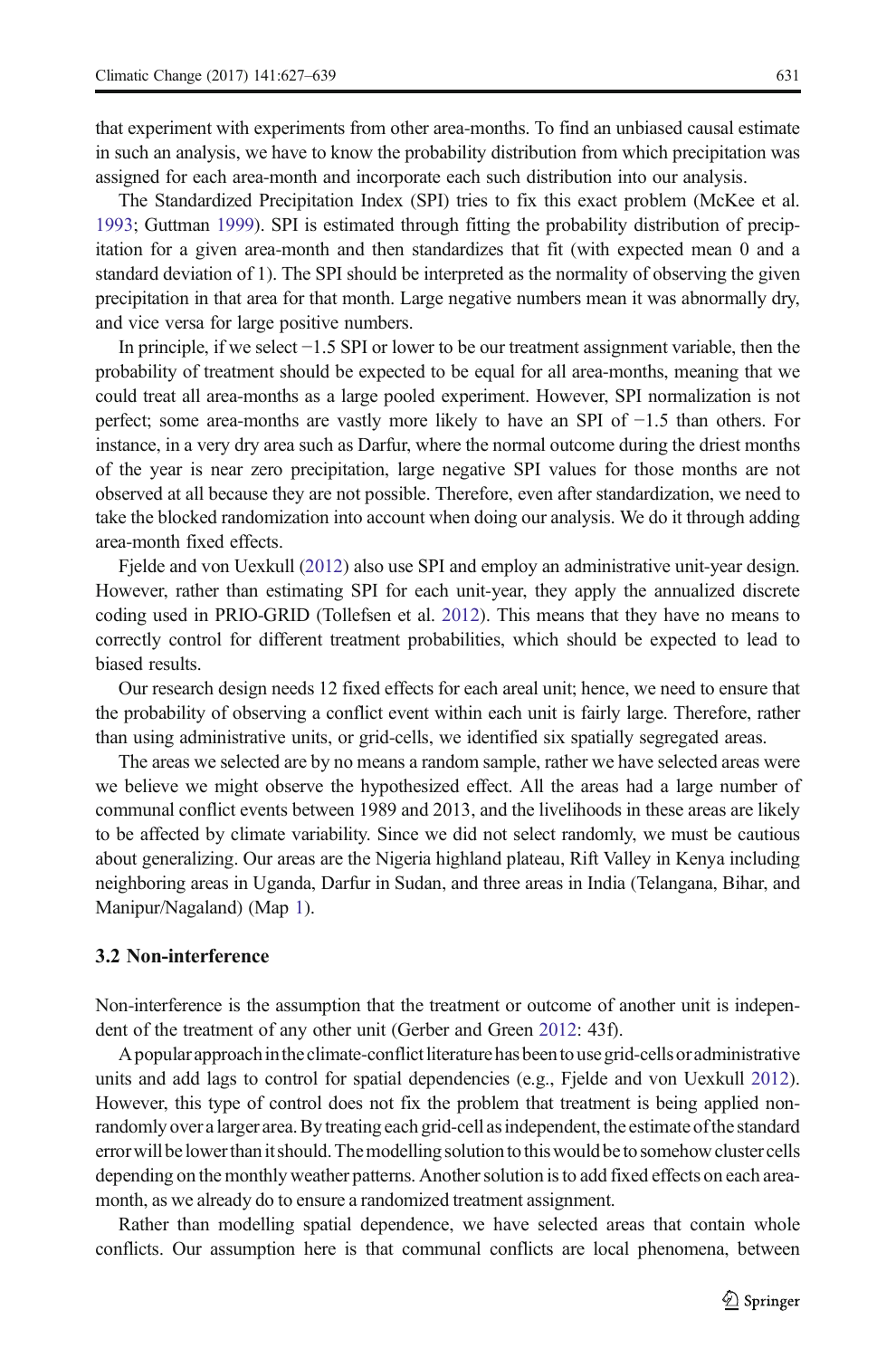<span id="page-5-0"></span>

Map 1 The areas of analysis as well as the spread of communal violence

relatively stationary groups. By increasing the area size and selecting areas containing whole groups and conflicts, we reduce the likelihood that outside interference affects the outcomes.

Another source of interference in our setup is temporal dependence. It might be that past conflicts that partly were a result of droughts increase the likelihood of subsequent conflicts. If this is the case, we will overestimate the effect of the treatment. A problem with our setup is that the treatment is applied over a longer period of time (1, 3, 6, 12, and 24 months). If we control for conflict events that happened in the period after treatment is being applied, we might inadvertently control for outcomes that happened due to the treatment. Our solution is to control for conflict events before treatment is being applied (2 months before measuring conflict events when using 1-month SPI [since we measure outcome 1 month after the last treatment month], 4 months before when using 3-month SPI, etc.). The control we use is  $log(n + 1)$  of the number of events (n) that happened in the 6- and 12-month periods before starting treatment.

#### 3.3 Excludability

Excludability refers to the point that random assignment should only affect the outcome through the assigned treatment, and not something else in addition (Gerber and Green [2012](#page-12-0): 39ff). To discuss excludability, we must be clear about what the treatment is. While the treatment assignment variable (Z) is the SPI, our treatment of interest is not SPI, rather it is scarcity of resources, lost revenues, and lost livelihoods that may result from the extreme weather  $(X)$ . One problem arising from this is "non-compliance," simply the point that some individuals who are assigned to unusually dry weather "fail" to lose their livelihoods or vice versa. "Non-compliance" should be expected to bias the estimate of the average treatment effect of  $X$  on communal conflict toward zero.

Further, we cannot exclude the possibility that the government or NGOs provide assistance whose intensity is correlated with the treatment assignment variable  $(Z)$ . We can imagine that the effect of SPI on conflict approaches zero if the government has sound insurance policies for all farmers who lose their income and investments under floods and droughts, if food prices are subsidized when prices surge due to droughts, and if markets are well connected so that the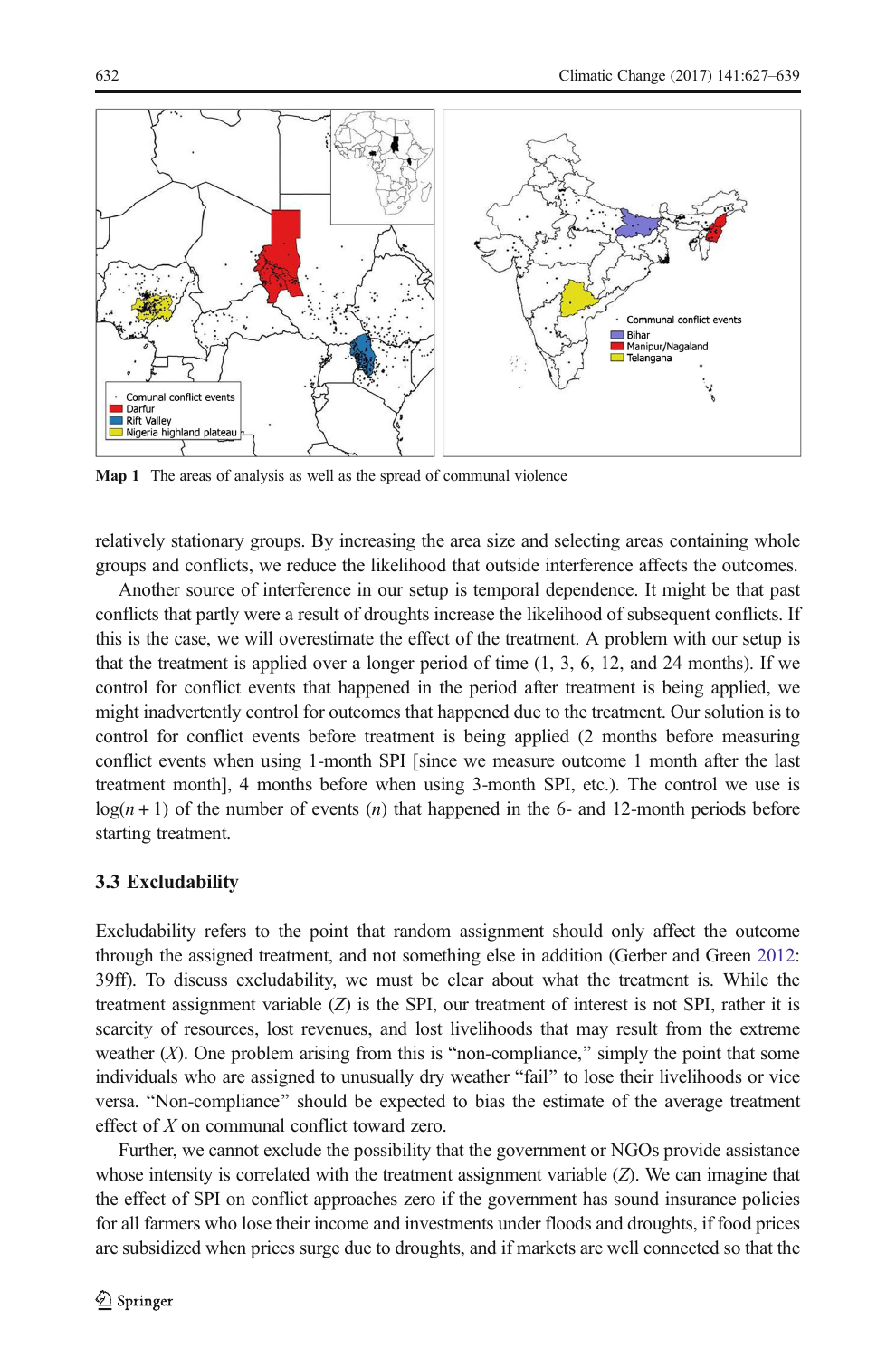needed resources are available to the population. This scenario would bias our estimate toward

zero as assistance is increased. Another scenario is that both droughts and floods change the terrain, which could make fighting more or less difficult (Miguel et al. [2004](#page-12-0)). If roads are impossible to travel due to floods, then the likelihood of conflicts might go down. However, floods could make it more difficult to pursue attackers with heavy weaponry such as government forces, possibly making

floods a good cover to initiate a raid. We have no way of controlling for these influences in our current setup. Thus, what we estimate is the so-called intention-to-treat effect (ITT) (Gerber and Green [2012](#page-12-0): 138f). The ITT effect is the causal effect of experiencing unusual precipitation on the likelihood of a communal conflict. Not being able to estimate the average treatment effect of resource scarcity, however, means that we must be careful in our interpretation of the ITT. In the following section, we describe the data and the statistical interference method that we will use to test the relationship between communal conflict and climate variability.

## 4 Data

Our outcome variable is geo-coded communal conflict events between 1989 and 2013 by combining the UCDP GED and the UCDP non-state conflict datasets (Sundberg and Melander [2013](#page-12-0); Sundberg et al. [2012\)](#page-12-0). The definition of a communal conflict is "conflict [stands] along lines of communal identity," where communal identity is defined as " $[g]$  roups that share a common identification along ethnic, clan, religious, national or tribal lines. These are not groups that are permanently organized for combat, but who at times organize themselves along said lines to engage in fighting" (Pettersson [2014](#page-12-0)).

These events are then aggregated into the six chosen sets of administrative areas geographically defined in the GADM v.2.5 database of global administrative areas. Conflict events that span more than 1 month are coded in all those months. Our outcome variable is coded whether (1) or not (0) at least one communal conflict event in a given month intersects with the area of interest.

We get our treatment assignment variable by calculating the SPI from the average monthly precipitation in the areas we study. The precipitation measurement we use is the GPCC v.7.0 0.5° grid resolution product (Schneider et al. [2015\)](#page-12-0). This data is based on station gauges and interpolated between stations. To calculate SPI, we use the SPEI R package with standard options (Beguería and Vicente-Serrano [2013](#page-12-0)). We include all months from 1948 to 2014 when estimating the SPI.

From the SPI, we define three different treatment assignment categories: "drought" (SPI ≤−1.5), normal climate (SPI between −1.5 and 1.5), and "flood" (SPI ≥1.5). A drought should here be understood as unusually dry climate compared to the precipitation in that area for that month or interval of months (e.g., an unusually dry January compared to normal precipitation in January).

SPI can be defined for different temporal intervals. Rather than fitting a distribution for the set of January months, we could fit a distribution for the sum of precipitation for January, December, and November, for all years. Called SPI-3, this 3-month interval is calculated for each month and measures whether the precipitation the last 3 months is unusual compared to that same interval of months in other years.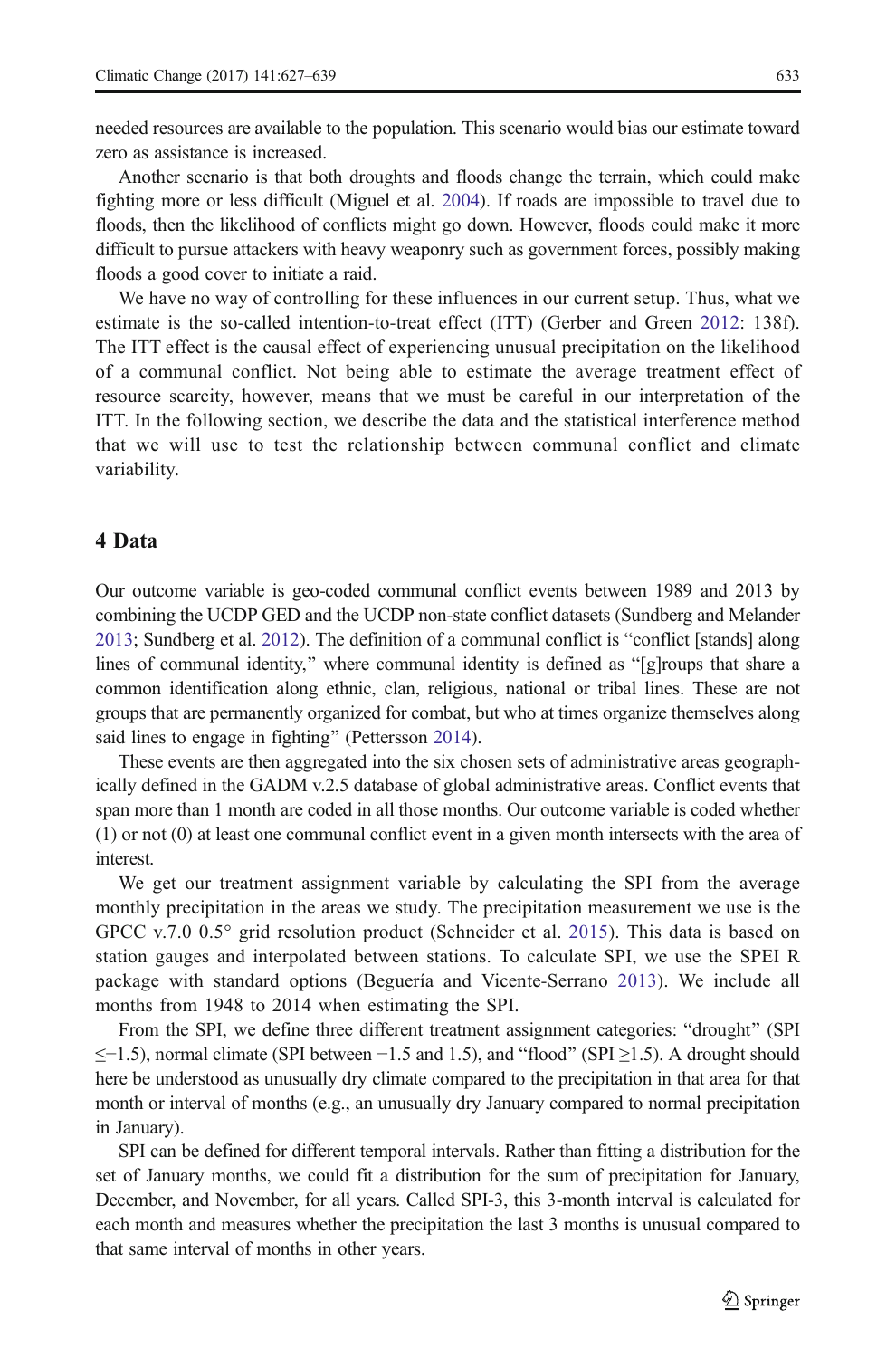Different SPI intervals are relevant because they measure different types of "floods" and "droughts." Below normal rainfall in the short term can lead to the soil drying up and crop stress. Below normal rainfall over a whole year might not materialize as immediate crop stress, but could reduce stream flows and reservoir levels. It is possible that any given area is both exposed to a short-term drought and a long-term flood at the same time. We test a variety of SPI time scales  $(1, 3, 6, 12, \text{ and } 24 \text{ months})$  to capture these related-but-different phenomena.

To some degree, it is also possible to interpret the different SPI intervals as capturing the sustained versus the short-term effect of unusually dry or wet weather. Floods might have a more immediate effect than droughts and thus affect conflict in the short term (Raleigh and Kniveton [2012](#page-12-0); von Uexkull [2014\)](#page-12-0). However, longer SPI intervals do not necessarily capture short-term floods or droughts. Sustained large floods might better be operationalized through measuring consecutive months of high SPI-1, rather than, e.g., SPI-12. Within this research design, however, that kind of effect must be regarded as a possible interference problem, rather than something we can estimate the causal effect of. The reason is that while we can have confidence that the probability of some level of precipitation in a specific place in January is equal across time, we do not know whether the probability of having consecutive droughts in January to April is comparable across time and space.

## 5 Statistical inference

Since we cannot exclude other treatments from happening given our treatment assignment, and since the population will to a varying extent take the treatment if assigned (e.g., lose their livelihoods in a flood), we are estimating the average intention-to-treat effect, not the average treatment effect. We run OLS with fixed effects for each area-month, dummies for the two treatment conditions (holding normal weather as the base) as independent causal variables, and communal conflict as outcome.

$$
cc_{it} \sim \beta_1 * \text{drought}_{it} + \beta_2 * \text{flood}_{it} + a_i * \text{area-month}_{it}
$$

There is an ongoing discussion whether OLS give just as good estimates of marginal effects when the outcome is binary, as nonlinear models such as logit or probit (Beck [2011](#page-12-0)). The benefit of using OLS is that we get the marginal effects that we are interested in directly, rather than having to calculate these from the output of the nonlinear model (Angrist and Pischke  $2008$ , 107). However, since Beck  $(2011)$  $(2011)$  shows that the Angrist and Pischke's "folk theorem" only is true under specific circumstances, we also estimate conditional logit models to check for the robustness of this assumption, and the results hold (see Supplementary Materials).

Because the core assumptions could be wrong (especially problematic is temporal dependence of past treatment), we control for the log sum of number of events in the area before treatment started in the last 6 and 12 months in separate regressions.

$$
\text{time} = 1, 3, 6, 12, 24
$$
\n
$$
\text{eventcount}_{it} = \text{sum}\left(\text{cevents}_{(it-\text{time}-6, it-\text{time}-1)}\right)
$$
\n
$$
cc_{it} \sim \beta_1 * \text{drought}_{it-1} + \beta_2 * \text{flood}_{it-1} + a_i * \text{area-month}_i + c_1 * \text{log}\left(\text{eventcount}_{it} + 1\right)
$$
\n
$$
\text{time} = 1, 3, 6, 12, 24
$$
\n
$$
\text{eventcount}_{it} = \text{sum}\left(\text{cevents}_{(it-\text{time}-12, it-\text{time}-1)}\right)
$$
\n
$$
cc_{it} \sim \beta_1 * \text{drought}_{it-1} + \beta_2 * \text{flood}_{it-1} + a_i * \text{area-month}_i + c_2 * \text{log}\left(\text{eventcount}_{it} + 1\right)
$$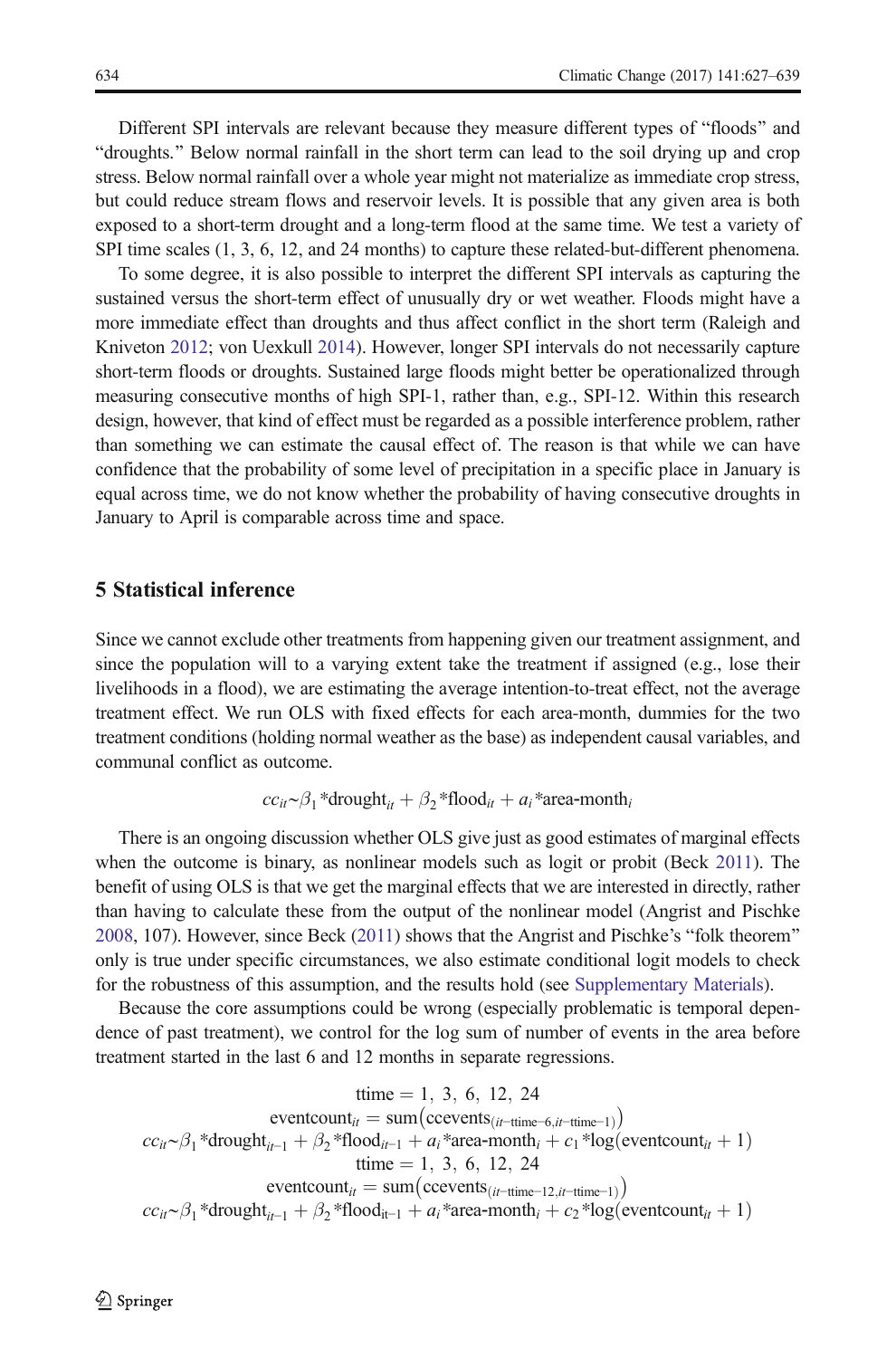In addition to the dummy treatment, we also consider the more parsimonious model using absolute SPI. The assumption here is that the direction of the average effect of unusual weather is the same whether it is unusually wet or unusually dry.

$$
\text{time} = 1, 3, 6, 12, 24
$$
\n
$$
\text{eventcount}_{it} = \text{sum}\left(\text{cevents}_{(it-\text{time}-6, it-\text{time}-1)}\right)
$$
\n
$$
cc_{it} \sim \beta_3^* |\text{SPI}|_{it-1} + a_i^* \text{area-month}_i + c_1^* \log(\text{eventcount}_{it} + 1)
$$

We test the null hypothesis that the intention-to-treat effect is zero through normal approximation using the t test. We consider the two-tailed test appropriate because we consider both negative and positive deviations from zero theoretically interesting. We reject the null hypothesis at  $p < 0.05$  level of significance.<sup>1</sup>

Table [1](#page-9-0) shows the results for the four equations using the five different SPI intervals. In the uppermost section, we show the model without controlling for previous conflicts. In the nexttwo, we control for log of the number of past events during the last 6 and 12 months respectively. In the lowermost section, we have swapped the dichotomous measures of drought and flood with absolute SPI, and control for log of the past 6 month events. All regressions have fixed effects for each specific area-month. There are 20 different regressions in the table. For all drought intervals except the 24-month interval, the best estimate is above zero. Unusually dry climate the last three months is estimated to increase the likelihood of conflict with 10 percentage points in the study areas in the model without controls. Only the estimate for 3- and 6-month droughts is statistically significant. Unusually wet climate over short periods does not increase the likelihood of communal conflicts, but unusually wet years andtwo-year periods are estimated to increasethe likelihood of communal conflicts with 6 and 7 percentage points respectively.

When we control for previous conflict events, the estimates for droughts approach zero more so when using the last 6 months (before treatment starts) control than when using the last 12 months control. However, the best estimate is still positive for the drought intervals 1 and 12 and significantly so for 3- and 6-month intervals.

The estimates for unusually wet yearly and 2-year periods stay similar to the base model, and the 2-year interval is statistically significant. One reason for this can be that the previous conflict control is less effective, as we cannot control for conflicts happening in the last year and 2 years, respectively, due to the long exposure time. From  $R^2$ , it is evident that the model where we are controlling for communal conflicts closer in time to the outcome is a better fit to the data, than when controlling for communal conflicts longer back in time.

Since the direction of effects for both flood and drought are theorized to be the same, and we also see it in our estimates, we calculate a more parsimonious model with absolute SPI as treatment. One increase in absolute SPI-6 or SPI-12 increases the probability of a communal conflict event in a month with 4%. This latter has a p value of 0.0065, meaning that even after Bonferroni correction for testing five different SPI treatments, it is still significant.

Since we argue that SPI is a randomized variable, future SPI should be independent of past conflict events. A placebo test can be a way to test the validity of the causal model. We calculated the same models as in Table [1,](#page-9-0) only that all SPI values were shifted 24 months into the future. The full results are shown in the Supplementary Materials. We find that the effects

 $1$  Since we are testing five different but related treatments, there is an argument that we must adjust our target  $p$ value accordingly. A conservative approach is to do a Bonferroni correction, which gives us a new target  $p$  value of  $0.05/5 = 0.01$ .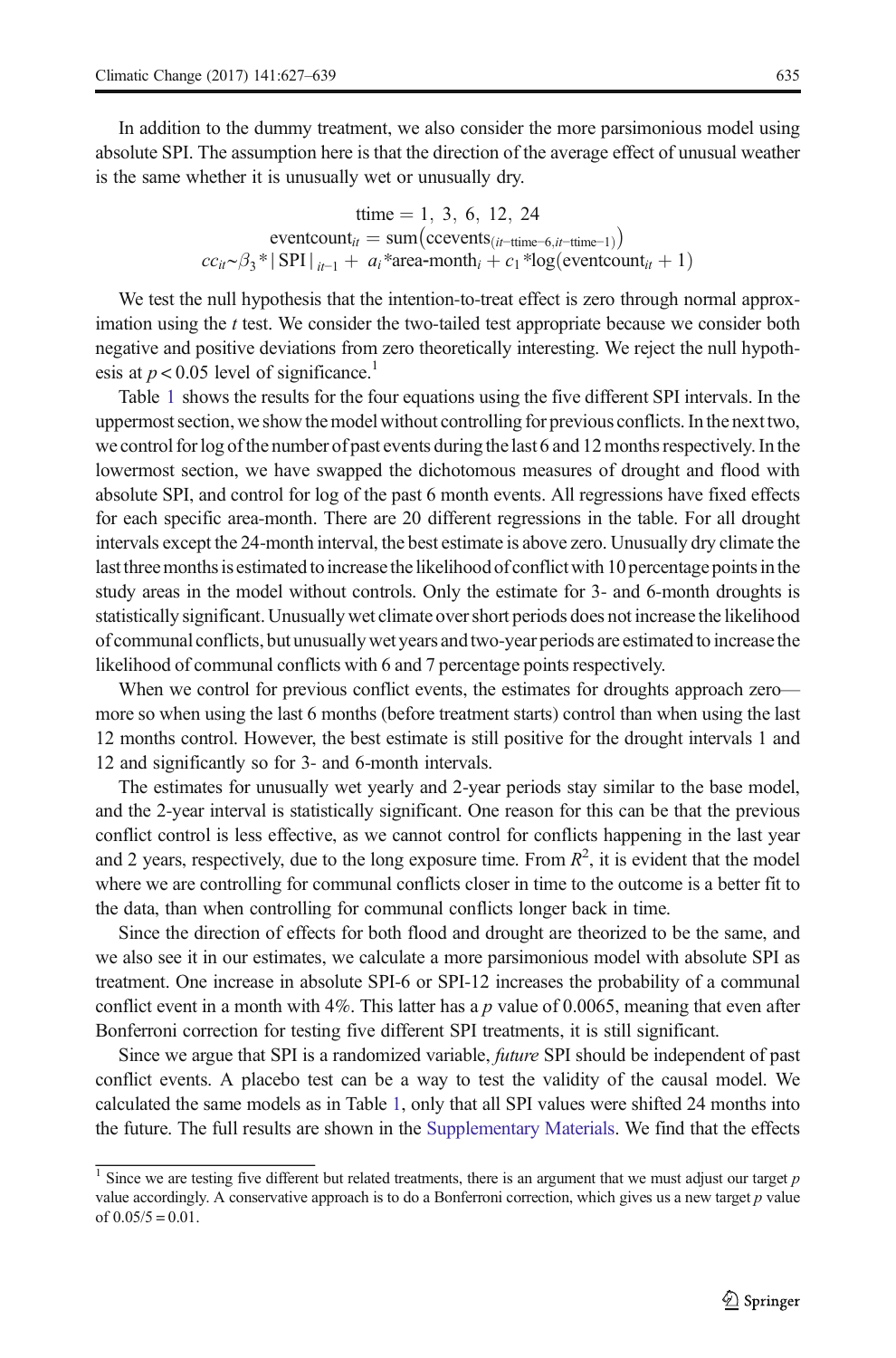|                                | 1 month   | 3 months  | 6 months  | 12 months | 24 months |
|--------------------------------|-----------|-----------|-----------|-----------|-----------|
| (Intercept)                    | $0.54***$ | $0.54***$ | $0.53***$ | $0.54***$ | $0.54***$ |
|                                | (0.07)    | (0.07)    | (0.07)    | (0.07)    | (0.07)    |
| Drought                        | 0.07      | $0.10*$   | $0.11**$  | 0.07      | $-0.02$   |
|                                | (0.04)    | (0.04)    | (0.04)    | (0.04)    | (0.04)    |
| Flood                          | $-0.00$   | $-0.00$   | 0.03      | 0.06      | $0.07*$   |
|                                | (0.04)    | (0.04)    | (0.04)    | (0.04)    | (0.03)    |
| $R^2$                          | 0.19      | 0.19      | 0.19      | 0.19      | 0.19      |
| Adj. $R^2$                     | 0.15      | 0.15      | 0.15      | 0.15      | 0.15      |
| Num. obs.                      | 1728      | 1728      | 1728      | 1728      | 1728      |
| <b>RMSE</b>                    | 0.36      | 0.36      | 0.36      | 0.36      | 0.36      |
| (Intercept)                    | $0.23**$  | $0.30***$ | $0.36***$ | $0.44***$ | $0.46***$ |
|                                | (0.07)    | (0.07)    | (0.08)    | (0.08)    | (0.08)    |
| Drought                        | 0.04      | $0.07*$   | $0.07*$   | 0.05      | $-0.03$   |
|                                | (0.04)    | (0.03)    | (0.04)    | (0.04)    | (0.04)    |
| Flood                          | $-0.02$   | $-0.01$   | 0.02      | $0.07*$   | $0.09**$  |
|                                | (0.03)    | (0.03)    | (0.03)    | (0.04)    | (0.03)    |
| Log(# past 6-month events)     | $0.20***$ | $0.17***$ | $0.12***$ | $0.07***$ | $0.05***$ |
|                                | (0.01)    | (0.01)    | (0.01)    | (0.01)    | (0.01)    |
| $R^2$                          | 0.39      | 0.33      | 0.26      | 0.22      | 0.21      |
| Adj. $R^2$                     | 0.37      | 0.30      | 0.23      | 0.18      | 0.17      |
| Num. obs.                      | 1698      | 1698      | 1698      | 1698      | 1698      |
| <b>RMSE</b>                    | 0.32      | 0.33      | 0.35      | 0.36      | 0.36      |
| (Intercept)                    | $0.27***$ | $0.29***$ | $0.32***$ | $0.43***$ | $0.47***$ |
|                                | (0.07)    | (0.07)    | (0.08)    | (0.08)    | (0.08)    |
| Drought                        | 0.06      | $0.08*$   | $0.09*$   | 0.05      | $-0.03$   |
|                                | (0.04)    | (0.04)    | (0.04)    | (0.04)    | (0.04)    |
| Flood                          | $-0.01$   | $-0.00$   | 0.02      | 0.07      | $0.10**$  |
|                                | (0.03)    | (0.03)    | (0.04)    | (0.04)    | (0.04)    |
| $Log(f)$ past 12-month events) | $0.15***$ | $0.12***$ | $0.09***$ | $0.05***$ | $0.04***$ |
|                                | (0.01)    | (0.01)    | (0.01)    | (0.01)    | (0.01)    |
| $R^2$                          | 0.35      | 0.30      | 0.26      | 0.22      | 0.22      |
| Adj. $R^2$                     | 0.32      | 0.26      | 0.22      | 0.19      | 0.18      |
| Num. obs.                      | 1662      | 1662      | 1662      | 1662      | 1662      |
| <b>RMSE</b>                    | 0.33      | 0.34      | 0.35      | 0.36      | 0.36      |
| (Intercept)                    | $0.28***$ | $0.29***$ | $0.32***$ | $0.43***$ | $0.48***$ |
|                                | (0.07)    | (0.07)    | (0.08)    | (0.08)    | (0.08)    |
| SPI                            | $-0.01$   | 0.02      | $0.04*$   | $0.04**$  | 0.01      |
|                                | (0.01)    | (0.01)    | (0.01)    | (0.01)    | (0.01)    |
| $Log(f)$ past 6-month events)  | $0.20***$ | $0.16***$ | $0.12***$ | $0.07***$ | $0.05***$ |
|                                | (0.01)    | (0.01)    | (0.01)    | (0.01)    | (0.01)    |
| $R^2$                          | 0.39      | 0.33      | 0.26      | 0.22      | 0.21      |
| Adj. $R^2$                     | 0.37      | 0.30      | 0.23      | 0.18      | 0.17      |

<span id="page-9-0"></span>Table 1 Regressions (fixed effects not shown, but included in all models)

 $*_{p < 0.05, *_{p < 0.01, *_{p < 0.001}}$ 

are estimated to be not different from zero for all operationalizations, except for the 12-month drought specifications. There are two reasonable points to make. First, barely significant results are expected to happen once in a while even while the average effect is zero. Thus, we do not think that randomization has failed, based on the placebo test. Second, while our results show that the estimated effect is significantly different from zero, the results are for the most part not significantly different from a world in which the effects of drought, flood, and |SPI| were not significantly different from zero.

Num. obs. 1698 1698 1698 1698 1698 RMSE 0.32 0.33 0.35 0.36 0.36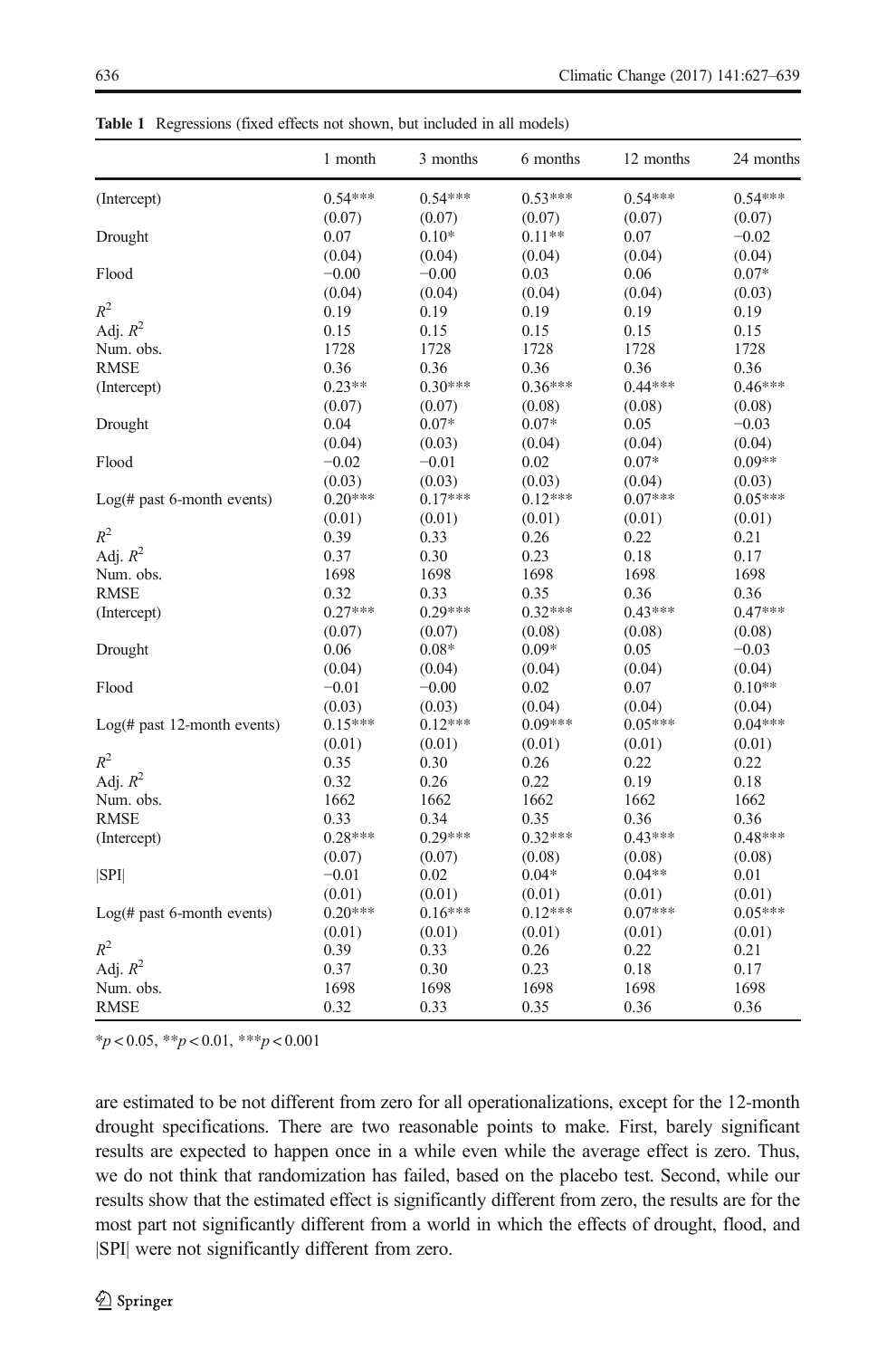## 6 Discussion: causal inference

The core problem in quantitative causal inference is to find sets of units that work as each other's counter-factual, suitable for comparison. In statistics, there are in principle many ways to get such a setup. However, the gold standard is randomized experiment. In this paper, we argue that we can compare conflict outcomes in months within area-month sets, randomized into groups through the SPI. We can combine several such experiments as long as we take into account differing probabilities of being assigned treatment in the different area-month sets.

The setup has several advantages compared to the traditional control setup. There is a simple rule for when identification is successful, compared to control setup, where there is always room for another potential confounder. We can compare our results with results from a placebo test. And perhaps most important, all the parts that go into the identification process are transparently laid out in the research design, rather than being sealed within a multivariate regression scheme.

There are some obvious short-comings of naturally occurring experiments. Most important is that not all research questions come with a convenient and relevant naturally occurring randomized treatment, and climate variability is a case in point. The causal effect of absolute rainfall or temperature cannot be determined through naturally occurring experiments because they are not randomized. We suggest that one of the few such randomized variables is SPI compared across months within area-month sets. Thus, there is a limit to the types of causal effects we can identify from this approach.

The other shortcoming is that it is still doubtful whether we manage to properly identify the stochastic process that determines average monthly precipitation. This is the core argument our results are resting on, and proof that this identification is flawed would undermine our results. However, this problem is true for all naturally occurring experiments. We think the placebo test supports the core argument and that we actually are making fair comparisons.

Results seem to be biased due to temporal dependence. Past conflicts that partly were a result of droughts increase the likelihood of subsequent conflicts. Controlling for the number of past events in the last 6 months moves the effect closer to zero. There is a possibility that an even better control variable can bring the average effect lower. We think the gain of doing so, however, would be minimal as there would still need to be *some* effect in order for treatment interference through temporal dependence to be a problem.

Another possible interference problem comes from being affected by neighboring conflicts affected by droughts. In this study, we have taken a pragmatic design choice, by selecting quite large areas which contain whole communal conflicts and groups living within these areas. We think this choice has removed the need to control for spatial interference problems.

Further, communal conflicts are more local and static than state-based conflicts, which often move across the country. We would therefore not recommend using this research design when studying state-based conflicts. An alternative for sub-country studies of state-based conflicts is to match climate variability with the living areas of conflict actors, rather than spatially matching with the conflict event itself (Nordkvelle [2016;](#page-12-0) von Uexkull et al. [2016\)](#page-12-0).

Before interpreting the effect as substantially being due to scarcity of resources, lost revenues and/or lost livelihoods, we would need to exclude several other theories, such as varying levels of humanitarian assistance and tactical considerations. The long-term "floods," where we get a significant effect, are not especially likely to affect infrastructure, as this is not a situation where water is necessarily coming quickly in large amounts. It might be, however, that the effects of shorter term floods would have been higher, if it had not also been the case that such floods made it more difficult to travel. Humanitarian assistance is also expected to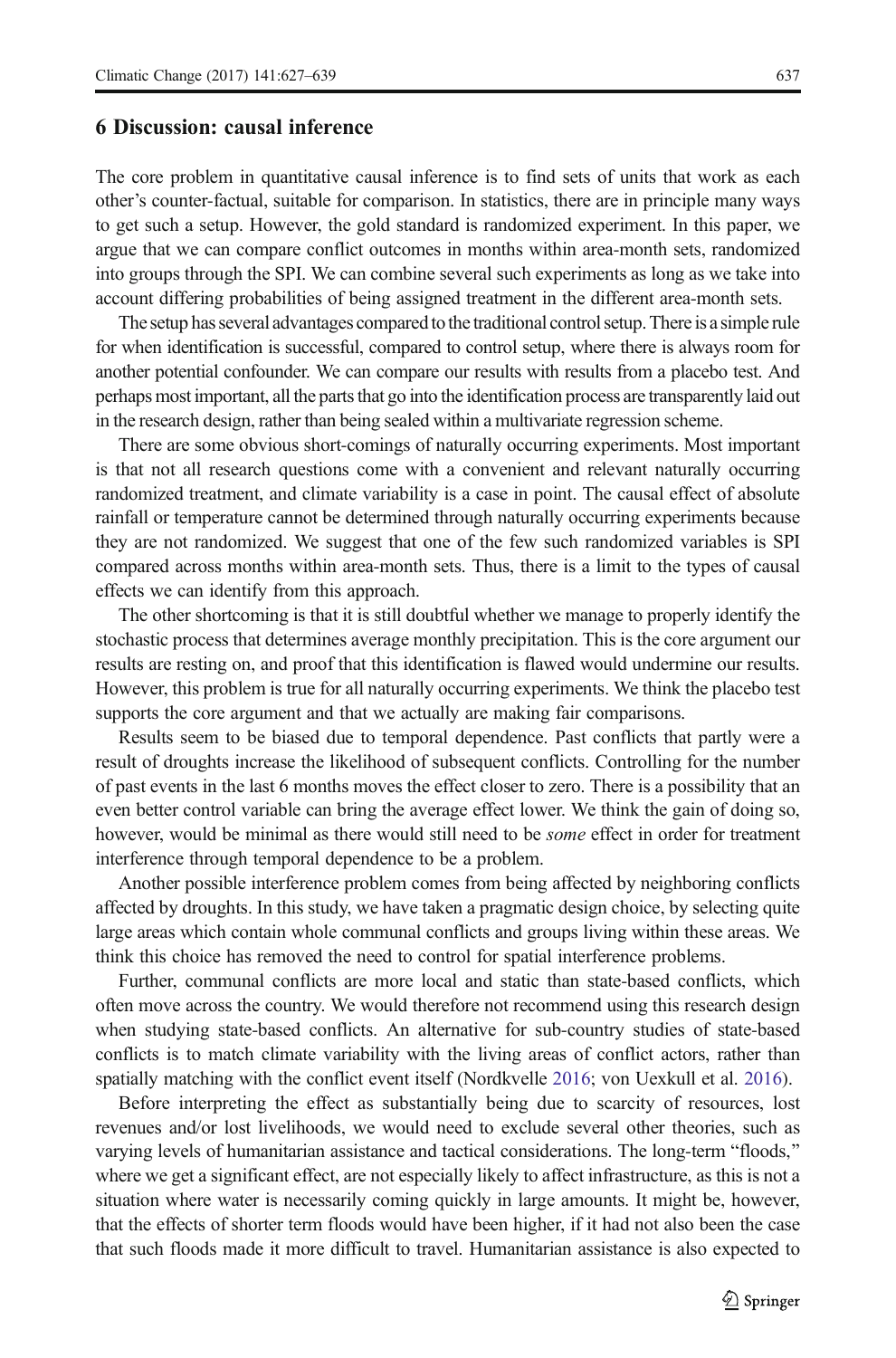reduce the effect of droughts and floods toward zero. Therefore, we believe that the estimates we find are there despite any humanitarian efforts in the areas we studied.

#### 7 Discussion: substantial results

The results show that both droughts and floods increase the likelihood of communal conflict events in the areas we investigated. There seem to be qualitative differences between the two, however. Unusually wet 1- to 6-month periods are estimated to have zero effect on communal conflicts. Unusually wet 12- to 24-month periods, on the other hand, do seem to have an effect. The converse seems to be true for droughts, where long-term droughts have no effect, but short-term droughts do—which partly supports Fjelde and von Uexkull [\(2012\)](#page-12-0).

This result could give support to both resource abundance and resource scarcity theories. Possibly, there needs to be some resource abundance for communal conflicts to "pay off" (long, unusually wet periods), while droughts that destroy harvests (short, unusually dry periods) pull resource-scarce groups into violence.

It is important to notice that the prevalence of droughts as we have definedthem will not increase in the future. Therefore, these results cannot be used to argue that we will observe more or less communal conflicts in the future. If the future will see more extreme weather, it means that extreme weather will become more usual, making such weather having a lower SPI. However, from a theoretical perspective, we can argue that to the extent climate change puts strains on the ability to adapt to unusual weather, or creates more unusual weather before we manage to adapt, we should expect more communal conflict events in the study areas due to climate change.

There is not a clear link between the result for communal conflicts and that for state-based conflicts (civil wars). While the results indicate that changes to the resource base do affect the willingness of marginalized communal groups to use violence against other marginalized groups, it is not obvious that they would increasingly choose to target the government. The government is a much stronger adversary, the risk is higher, and the end goal of the violence is usually quite different.

At the same time, some of the most convincing empirical tests of the economic causal mechanisms of why people use violence, such as the opportunity cost mechanism, can be found in studies of nonstate conflicts. Since communal conflicts are more locally situated, methodological issues such as treatment interference should be less of a problem than in state-based conflicts. Studies of communal conflict can therefore be used to motivate theoretical explanations of violence even in the civil war setting, perhaps particularly when studyinglocal dynamics of civil war (Kalyvas [2006\)](#page-12-0). However, we should be careful to directly extrapolate causal effects of climate variability from the communal conflict setting to the civil war setting.

Acknowledgements This work is supported by the US Army Research Laboratory and the US Army Research Office via the Minerva Initiative grant no. W911NF-13-1-0307, the Norwegian Research Council project CAVE, grant no. 240315/F10 and

Open Access This article is distributed under the terms of the Creative Commons Attribution 4.0 International License (http://creativecommons.org/licenses/by/4.0/), which permits unrestricted use, distribution, and reproduction in any medium, provided you give appropriate credit to the original author(s) and the source, provide a link to the Creative Commons license, and indicate if changes were made.